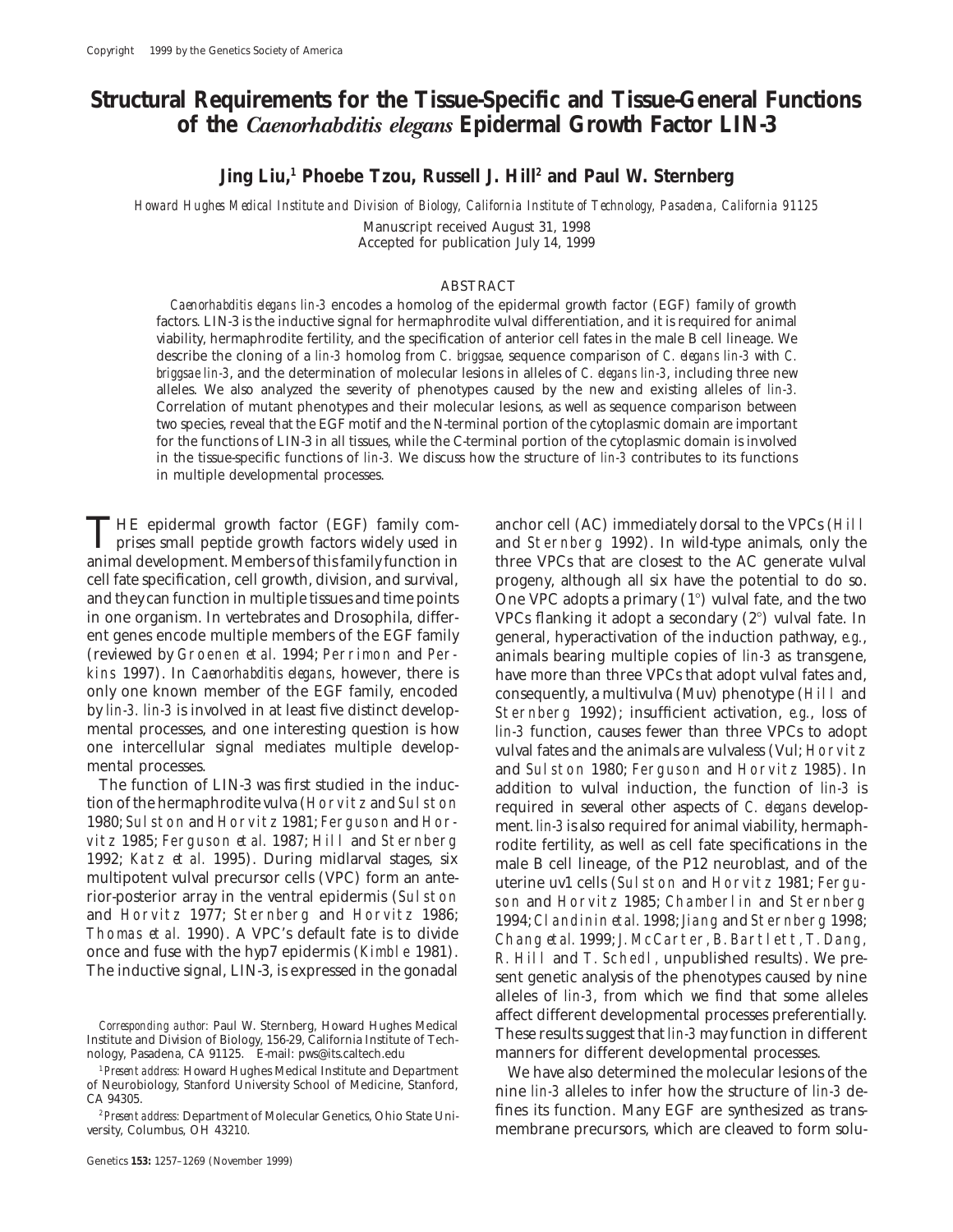ble protein products (reviewed by Massagué and nal transduction leads to the division of the VPCs and Pandielle 1993). The receptor-binding domain is the the morphogenesis of their progeny to form the vulva EGF motif, a short peptide of 50–60 residues. The geno- (reviewed by Sundaram and Han 1996). One nuclear mic sequence of *lin-3* predicts that the LIN-3 protein factor downstream of the MAPK pathway is LIN-1, an has an extracellular domain with one EGF motif, a trans- ETS domain protein homologous to Drosophila Yan membrane domain, and a cytoplasmic domain. LIN-3 (Beitel *et al.* 1995). We present evidence that to mainhas no homology to other proteins except the EGF motif tain animal viability, LIN-3 may utilize yet another path-(Hill and Sternberg 1992; reviewed by Massague´ and way or a different regulatory mechanism of one of the Pandielle 1993). LIN-3 is presumably expressed as a aforementioned pathways. transmembrane precursor (Hill and Sternberg 1992). Although cleavage of the LIN-3 precursor has not been demonstrated directly, evidence from genetic MATERIALS AND METHODS and laser ablation studies, as well as structural compari-<br>son with other EGFs, suggest that the transmembrane<br>LIN-3 protein can be cleaved to form a secreted product  $(1974)$ . All experiments were performed at  $20^{\circ}$  u (Sternberg and Horvitz 1986; Thomas *et al.* 1990; wise noted. Cell and tissue anatomy was observed with Nomar-<br>Hill and Sternberg 1992; Katz *et al.* 1995). The FCF ski DIC optics, as described by Sulston and Horvitz (197 Hill and Sternberg 1992; Katz *et al.* 1995). The EGF ski DC optics, as described by Sulston and Horvitz (1977).<br>
motif alone is sufficient to mediate some biological activ-<br>
ities of LIN-3 (Katz *et al.* 1995). By correla mutant phenotypes and the molecular lesions, we dem-<br>
on the Equinomer (Mello *et al.* 1991; Mello and Fire 1995).<br>
on the Equinomer of the Equinomer **Statistical analysis:** Fisher's exact test on a two-by-two continonstrate that the EGF motif is indeed required for **Statistical analysis:** Fisher's exact test on a two-by-two contin-LIN-3 function in all developmental processes that re-<br>gency table was performed using Instat (GraphPad Software).<br>The null hypothesis that two sets of data are not significantly quire LIN-3. We have also found that the LIN-3 cyto-<br>plasmic domain also plays important roles in LIN-3 func-<br>tions: the N-terminal portion of the cytoplasmic domain<br>tions: the N-terminal portion of the cytoplasmic domain is required for LIN-3 function in general, while the the *Caenorhabditis* Genetics Center.<br>Caterminal portion contributes to tissue-specific funce Mutant strains of *lin-3* are *lin-3(n1058, n1059, n378)* (Fergu-C-terminal portion contributes to tissue-specific func- Mutant strains of *lin-3* are *lin-3(n1058, n1059, n378)* (Fergutions. We also cloned a *lin-3* homolog from another<br>nematode species, *C. briggsae*, which is thought to have<br>diverged from *C. elegans* tens of millions of years ago<br>Other strains are as follows [strains are described b (Butler *et al.* 1981). Sequence comparison and ner (1974) unless otherwise noted]. LGII: *let-23(sa62)* (Katz<br>transgenic studies of *lin-3* in the two species show that *et al.* 1996). LGIV: *unc-24(e138), dpy-20(e1282),* transgenic studies of *lin-3* in the two species show that the *lin-3* gene has limited functional divergence and<br>high sequence conservation in the two species. The se-<br>high sequence conservation in the two species. The s quence conservation supports our findings in the study 1998). LGV: *him-5(e1490)* (Hodgkin *et al.* 1979). Balancer:<br>of *C. elegans lin-3* mutant alleles.  $DnT1 = nT1[unc(n754dm) let] (IV; V)$  (Ferguson and Horvitz

The EGFs bind to a subfamily of receptor tyrosine  $\frac{1985}{1985}$ .<br>Increase represented by the EGE receptor (EGFP) A **Characterization of** *lin-3* **phenotypes:** Vulval induction dekinases, represented by the EGF receptor (EGFR). A<br>major signal transduction pathway activated by the<br>EGFR is the Ras/Raf/mitogen-activated protein kinase<br>EGFR is the Ras/Raf/mitogen-activated protein kinase<br>(MAPK) pathway (MAPK) pathway. EGFs can also activate phospholipase zero to six VPCs can be induced. Sometimes only one of the  $C_{\sim}$  (PLC- $\sim$ ) which is involved in the regulation of intra- $C_{\gamma}$  (PLC- $\gamma$ ), which is involved in the regulation of intra-<br>collular  $C_2^{2+}$  and protein kinase C (reviewed by van as 0.5. cellular Ca<sup>2+</sup> and protein kinase C (reviewed by van<br>der Geer *et al.* 1994). The tissue specificity of signaling<br>can be generated by employing different receptors for<br>different tissues. *lin-3* signaling indeed utilizes specific downstream signal transduction pathways, al-<br>though there is only one known EGER in C elegans and Chamberlin and Sternberg 1993, 1994). though there is only one known EGFR in C. elegans,<br>encoded by let-23. A signaling pathway involving inositol<br>trisphosphate is used downstream of LET-23 for LIN-3<br>function in hermaphrodite fertility (Lesa and Stern-<br> $\frac{dyy$ berg 1997; Clandinin *et al.* 1998). In vulval induction, *22 unc-31*/*DnT1*, *lin-3(s1263) unc-22 unc-31*/*DnT1*, and *lin-*LIN-3 activates LET-23, which is expressed on the  $\frac{3(n1058)}{2000}$  dpy-20/*DnT1. DnT1* is a translocation between LGIV and the only viable animals from  $\pm$ /*DnT1* are  $\pm$ / surface of the VPCs (Aroian *et al.* 1990; Koga and  $+$  and  $+\sqrt{Dn}$ , with a ratio of 1:4 (Ferguson and Horvitz Ohshima 1995; Simske and Kim 1995; Simske *et al.* 1985). We therefore multiplied by four the ratio of animals 1996). In the VPCs, LET-23 activates LET-60 Ras, which homozygous for *lin-3* to  $+$ /*DnT1* animals to infer t then activates a Raf/MAPK signaling pathway. This sig- age of *lin-3* animals that are viable.

(1974). All experiments were performed at  $20^{\circ}$  unless other-

by Brenner (1974). Wild-type *C. briggsae* was obtained from<br>the *Caenorhabditis* Genetics Center.

Other strains are as follows [strains are described by Bren-<br>ner (1974) unless otherwise noted]. LGII: *let-23(sa62)* (Katz *DnT1* = *nT1[unc(n754dm) let] (IV; V)* (Ferguson and Horvitz<br>1985).

The defects in the B lineage caused by *lin-3/let-23* pathway mutations make one or both of the spicules short and crum-

function in hermaphrodite fertility (Lesa and Stern- *DnT1*, *unc-24 mec-3 lin-3(sy53) dpy-20*/*DnT1*, *lin-3(s751) unc-*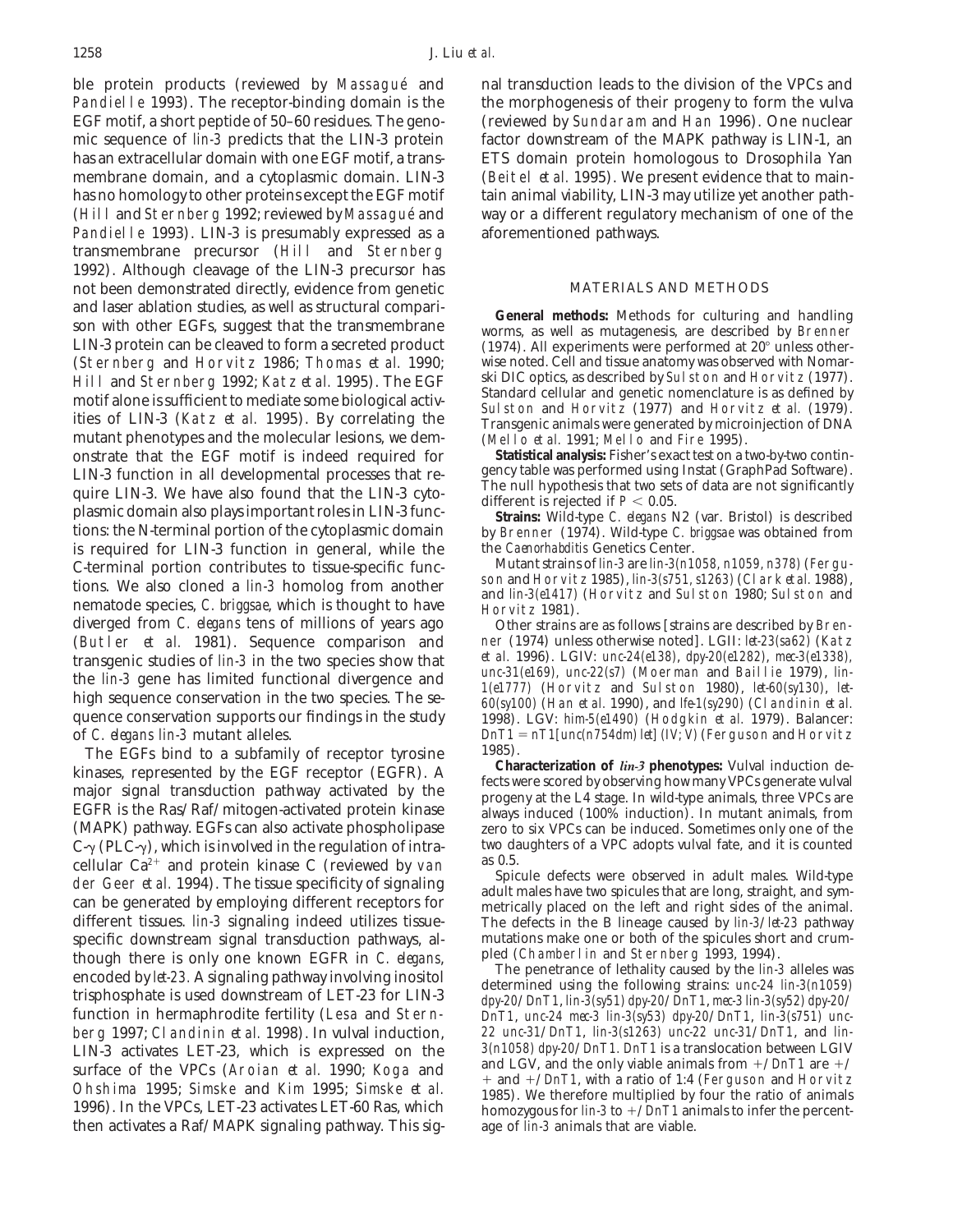The strains that are heterozygous for *lin-3(n1058)* and one The DNA oligos for the PCR and sequencing reactions are *lin-3* lethal allele were constructed in the following manner as follows (from 5' to 3'): CTCTGATTATTTCC [using *lin-3(n1059)* as an example]: *unc-24 mec-3 dpy-20*/1 CGACAATATTTCCTTATGTTTCTC, CGATTTTCAAAATT males were crossed with  $n1058/DnT1$  hermaphrodites. Individual male non-Unc progeny were mated with *unc-24 n1059* exons A, B, and C; CGTCTGGCGAATAGCCGTATTTTG and *dpy-20/DnT1* hermaphrodites, and on the plates that segre-<br>gated Unc-Dpy hermaphrodites, the non-Unc, non-Dpy her-<br>CGGTAAATCGATTCTGAAC, GTTCGGTAAATCGATTCC, gated Unc-Dpy hermaphrodites, the non-Unc, non-Dpy her-<br>maphrodites should be *unc-24 n1059 dpy-20/ n1058*. The viabil-<br>GGAACGAAAACTCAAAAGG, CTCAGAAGTCAAGGTACCA ity was then determined by comparing the number of *unc-24* TTCC, CGAAAACCGAGAAATCTG, and ACCGAGAAATCT *n1059 dpy-20*/*n1058* animals with that of *unc-24 n1059 dpy-* GAAAAATGGAACG for exons D and E; GCTTGTTGAAA *20*/*unc-24 mec-3 dpy-20*, which should be 1:1 if the viability is TAATTAAAAACGGG, CCGAAAATCGACACCCTTG, CATG

fertility, as well as vulval and male spicule development, we TTGTGG, GAGAGAATTGTGGTGAG, and CAAATTTATCG<br>built strains that carried one *lin-3* lethal allele and either *n378* GTCATTTTTCTCC for exon H; ATTGTTTTCTAATCAACA built strains that carried one *lin-3* lethal allele and either *n378* GTCATTTTCTCC for exon H; ATTGTTTTCTAATCAACAC<br>or *n1058* as follows (again using *n1059* as an example): (1) CACAGC, GTTTTCTAATCAACACACAC, CTCAGAAGTC or *n1058* as follows (again using *n1059* as an example): (1) CACAGC, GTTTTCTAATCAACACACAG, CTCAGAAGTC *DnT1* hermaphrodites. F<sub>1</sub> non-Unc animals were *unc-24 n1059* AATATCACCTCGATTC, and GCATTTGAGTAATATCACCTGG *dpy-20/n378* and were used to observe phenotypes. (2) *n1058* CTCG for exons I, J, and K; and GACGCAGTTCAACCTGG *dpy-20/<sub></sub> n378* and were used to observe phenotypes. (2) *n1058 dpy-20/ DnT1* hermaphrodites were crossed with N2 males, and F1 non-Unc males were then crossed with *unc-24 n1059 dpy-* CTATAATTGTGATTTAC, and CTCGACATCAAGGTTCAC  $20/DnT1$ . Dpy hermaphrodites were used to determine their GGAG for exon L. fertility and vulval differentiation; Dpy males were used to  $F_1$  **noncompleme** fertility and vulval differentiation; Dpy males were used to **F<sub>1</sub> noncomplementation screen of** *lin-3* **mutants:** To screen observe spicule development. In all strains, vulval differentia for new *lin-3* alleles, *unc-24* tion was quantified as the percentage of induction relative<br>to wild type. Male spicule defects were represented by the with  $\lim_{3\left(e1417\right)$ ; him-5 males. A total of 8000–12,000 F<sub>1</sub> cross-<br>percentage of crumpled spicules

*lin-3* genomic DNA was amplified by the single-worm PCR<br>method (Williams *et al.* 1992). Two to three L2 or L3 larvae<br>were used as a template for *n378*, *e1417*, and *n1058*. For alleles<br>that cause a completely penetran larvae were used as the source of DNA template. The exons containing C. elegans lin-3 (Hill and Sternberg 1992), was n to the sequenced first, since this region is sufficient for injected at 50 ng/ $\mu$ l (plus 50 ng/ $\mu$ l pRF4) into  $\vec{C}$ . *briggsae* for into  $\vec{C}$ . *briggsae* for into *C. briggsae* for  $\mu$  of the reciprocal experime wild-type function in vulval induction (Figure 2; Hill and the reciprocal experiment; three of eight stable lines segre-<br>Sternberg 1992), Only when no mutation was identified in gated animals with a Muy phenotype. In addit Sternberg 1992). Only when no mutation was identified in gated animals with a Muv phenotype. In addition, PS1253<br>this region were other exons sequenced. The exons and exon-<br>carrying transgene *syEx30* was derived from an i this region were other exons sequenced. The exons and exon-<br>intron junctions, were PCR-amplified as several fragments and provided pRH36 plus 50 ng/µl pRF4. The *C. briggsae* strain intron junctions were PCR-amplified as several fragments. Ing/ $\mu$ l pRH36 plus 50 ng/ $\mu$ l pRF4. The *C. briggsae* strain<br>Each fragment was cloned into pBluescript (SK+) (Stratagene. PS1252, which bears a transgene of *C.* Each fragment was cloned into pBluescript (SK+) (Stratagene, PS1252, which bears a transgene of *C. briggsae lin-3, syEx29*<br>La Jolla, CA). For each region, the products of at least two (derived from a 50 ng/µl injection), La Jolla, CA). For each region, the products of at least two (derived from a 50 ng/ $\mu$ l injection), was different PCR reactions were sequenced. An ABI automated vulval phenotype under Nomarksi optics. different PCR reactions were sequenced. An ABI automated vulval phenotype under Nomarksi optics.<br>sequencer was typically used for sequencing, with the Sanger **Detection of exon C2:** To determine whether the predicted sequencer was typically used for sequencing, with the Sanger **Detection of exon C2:** To determine whether the predicted<br>method of dideoxy-mediated chain termination used for a few exon C2 is utilized in wild-type animals t method of dideoxy-mediated chain termination used for a few exon C2 is utilized in wild-type animals to provide an alterna-<br>samples (Sambrook *et al.* 1989). The sequences were com-<br>tive signal sequence, we performed rever samples (Sambrook *et al.* 1989). The sequences were com-<br>
pared with the wild-type sequence. To avoid PCR and sequenc-<br>
(RT-PCR) on total RNA extracted from N2 worms. Worms of pared with the wild-type sequence. To avoid PCR and sequencing errors, a mutation was confirmed only if sequences from mixed stages were grown on three 15-cm special nematode

*as follows (from 5' to 3'): CTCTGATTATTTTCCAGTTTTCC,* maphrodites should be *unc-24 n1059 dpy-20*/*n1058.* The viabil- GGAACGAAAACTCAAAAGG, CTCAGAAGTCAAGGTACCA 0%.<br>To determine the effects of combinations of *lin-3* alleles on and AGGG for exons F and G: TGGGCTTTATGAGAGAA AGGG for exons F and G; TGGGCTTTATGAGAGAA *AAGGTACCATTCC, CTTGTAGTGCTTCGGCGTGTCG, GT*<br>AATATCACCTCGATTC, and GCATTTGAGTAATATCAC *TATCG, GAGAACTATAGAACATTTGGGTGG, CTCTGTG* 

Brood size was determined by counting the number of larvae picked. Three alleles of *lin-3, sy51, sy52*, and *sy53* were obtained generated by a hermaphrodite. from the screen. They caused completely penetrant lethality

Suppression of lin-3 lehalihy: To determine the effect of<br>
from the screen They caused completely penetrant lethality<br>
lin-1647779 on lin-3 lethality: To determine the effect of<br>
lin-1647779 on lin-3 lethality. To determi

all PCR reactions show the same nucleotide change. growth medium (NGM) plates [modified from Brenner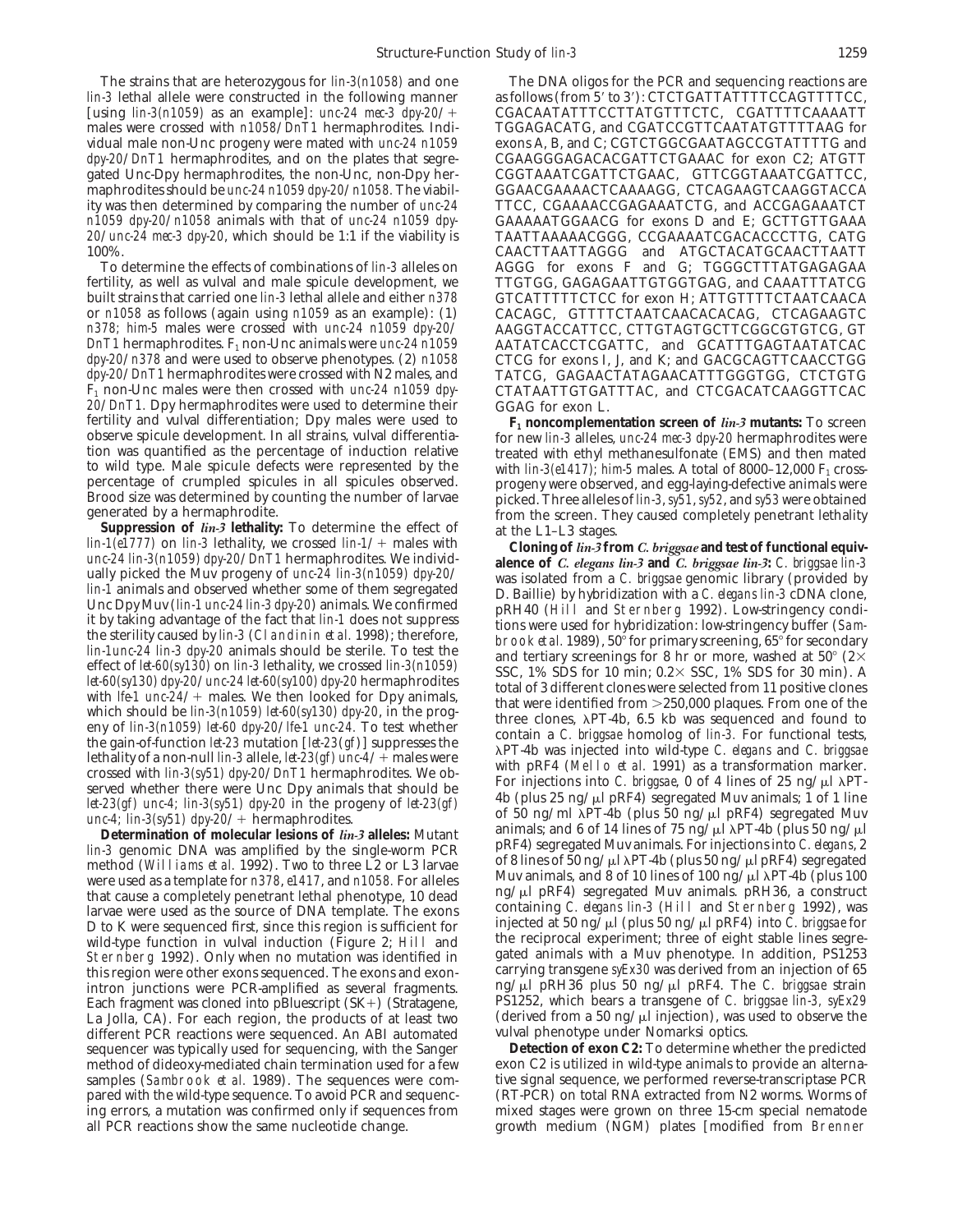(1974) by increasing peptone to  $2\%$  (w/v) and cholesterol to of exons and intron locations of *lin-3* are almost identi-<br> $20 \text{ mg/liter}$  until confluence. Total RNA was extracted using col in the two species (Figure 2). The for 30 min. RT-PCR was performed using the GeneAmp EZ  $rTth$  RNA PCR kit (Perkin Elmer, Norwalk, CT). The primers spanning part of exon C, 5' TCGTGTCTCCCTTCGT GGTTTCGTC 3', was used in conjunction with the primer in

quence similarity to any other known protein. To infer protein sequences are highly conserved in the two spefunctional importance of other domains, we cloned the cies, but intronic and flanking sequences are not. The *C. briggsae lin-3* by low-string ency hybridization using a nucleotide identity for the coding region is general *C. elegans lin-3* genomic probe. The genomic structure  $>60\%$ , and an even higher degree of identity is present of *C. briggsae lin-3*, therefore, is inferred from the com- for protein sequences (for examples, see Kennedy *et al.*

*lin-3* have interchangeable functions. Most *C. elegans* with the previous studies. animals bearing multiple copies of *lin-3* as a transgene LIN-3 protein can be divided into several domains: exhibit a Muv phenotype  $(n > 50;$  also see Hill and the signal sequence (which will be described later), the Sternberg 1992; Chang *et al.* 1999). Likewise, we found region between the signal sequence and the EGF motif, that *C. elegans* animals become Muv when bearing multi-EGF motif, the region between the EGF motif and the ple copies of *C. briggsae lin-3* as a transgene (*n* > 50). transmembrane domain, the transmembrane domain, When *C. briggsae* animals bear a transgene with multiple and the cytoplasmic domain. However, we will not atcopies of *C. briggsae lin-3*, the animals have vulval defects. tempt to determine which domain is functionally impor-Similarly, the expression of multiple copies of *C. elegans* tant using sequence identity as the sole criterion, since *lin-3* from a transgene induces similar defects in *C. brigg-* the overall degree of identity between LIN-3 from the *sae* (Figure 1). However, instead of the pseudovulvae two species is very high. The EGF motif is the most seen in *C. elegans*, many *C. briggsae* animals have one conserved region with 96% amino acid identity. This is big, protruding vulva. Closer examination revealed that consistent with the functional importance of this mot this is because some *C. briggsae* transgenic animals have The region between the signal sequence and the EGF adjacent  $1^\circ$  vulval cells (four of the five animals we ob- motif is less conserved, with 65% amino acid identity. served had more than three VPCs induced; among the The 16 amino acids preceding the EGF motif, however, four animals, three had anatomy consistent with the are completely conserved and contain several lysines presence of adjacent 1<sup>°</sup> vulval precursor cells), which and arginines. A region rich in lysines and arginines can cause the formation of protruding vulvae (P. Stern- N-terminal to the EGF motif is required for the heparin berg and R. Palmer, unpublished observations). The binding of heparin-binding EGF (Thompson *et al.* phenotypic difference caused by the expression of multi-<br>ple copies of *lin-3* in the two species might reflect subtle interacts with extracellular matrix proteins. Most predifferences in the signaling mechanism of *lin-3* or in cursors of EGF family members are cleaved at both the the responses of VPCs to *lin-3*. However, it is clear that N and C terminus of the EGF motif, and the lysines and *lin-3* in both species plays a role in vulval formation. arginines N-terminal to the EGF motif are required for Other evidence supporting the functional conservation the cleavage of amphiregulin precursor (Thorne and of *lin-3* in the two species is that a *C. elegans lin-3::lacZ* Plowman 1994). This region of LIN-3 might also have construct was expressed in the AC of *C. briggsae* when functions in the secretion of a soluble LIN-3. The region introduced as a transgene (data not shown). between the EGF motif and the transmembrane domain

tions, nucleotide sequences, and the inferred protein precursor, and 89% of the residues in this region are sequences of *C. briggsae* and *C. elegans lin-3.* The number conserved. The transmembrane domain in the two spe-

20 mg/liter] until confidence. Total KNA was extracted using<br>the method developed by R. Burdine and M. Stern (personal<br>communication). Before RT-PCR reactions, the RNA template difference is that the EGF motif spans three was treated with RNase-free DNase I (Promega, Madison, WI) *C. elegans lin-3*, but only two in *C. briggsae lin-3.* The for 30 min. RT-PCR was performed using the GeneAmp EZ exons have identity at the nucleotide level rang r Tth RNA PCR kit (Perkin Elmer, Norwalk, CT). The primers used are 5' CCTGAACGACTTCTAGTCGC 3', which is within<br>the predicted exon C2, and 5' GCGAAGAAGATGAAGAAG are identical to that of C. briggsae, and 53% of the C.<br>TAGTT should be amplified if exon C2 is indeed utilized. A primer ans. The difference arises because the introns in the spanning part of exon C, 5' TCGTGTCTCCCTTCGT two species are of different total lengths. The identity GGTTTCGTC 3', was used in conjunction with the primer in between individual introns ranges from 38 to 63%. This exon D to confirm that exon C is used. The negative control is an overestimate, since we always use the shorte trons have different sizes in the two species. The overall amino acid sequence identity in the coding region is<br>  $76\%$  (Figure 3). Previous sequence comparisons be-**Comparison of** *C. elegans lin-3* **and** *C. briggsae lin-3***:** tween *C. elegans* genes and their homologs in *C. briggsae* have demonstrated that exon and intron structures and nucleotide identity for the coding region is generally parison to *lin-3* structure in *C. elegans.* 1993; Maduro and Pilgrim 1996). Results from our<br>We first tested whether *C. elegans lin-3* and *C. briggsae* comparison of *lin-3* in the two species are consistent comparison of *lin-3* in the two species are consistent

EGF motif, the region between the EGF motif and the consistent with the functional importance of this motif. interacts with extracellular matrix proteins. Most pre-We then compared the number of exons, intron loca-<br>should also be involved in the cleavage of the LIN-3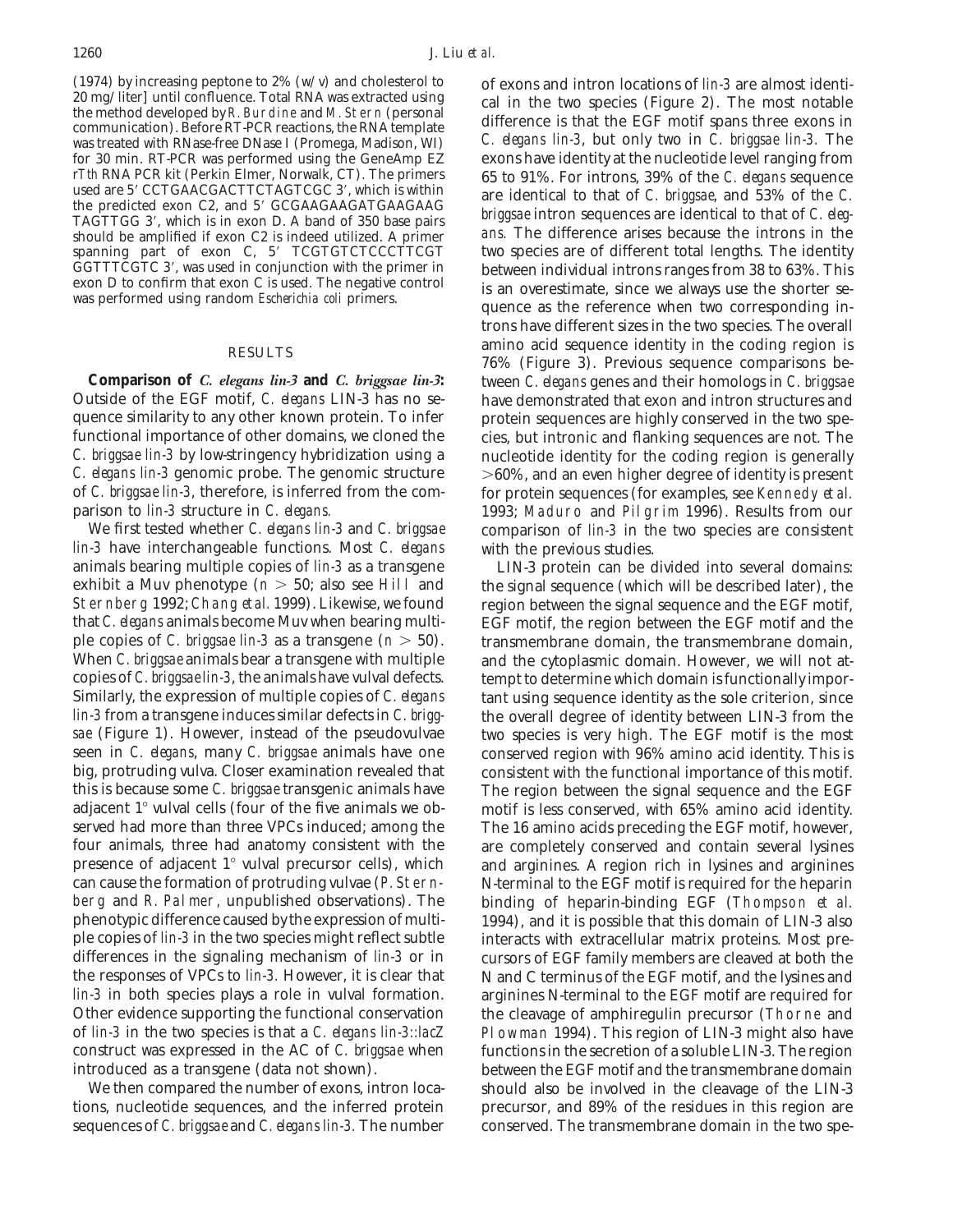

Figure 1.—*lin-3* and its *C. briggsae* homolog are functionally interchangeable in vulval induction. Adult animals are shown in all panels. The anterior of the animal is to the left and the ventral side is down. Wild-type vulvae in (A) *C. elegans* and (B) adult *C. briggsae*, respectively. (C) Overexpression of *C. elegans lin-3* causes a Muv phenotype in *C. elegans.* (D) Overexpression of *C. briggsae lin-3* causes the formation of a big, protruding vulva in *C. briggsae.* (E) Overexpression of *C. briggsae lin-3* causes a Muv phenotype in *C. elegans.* (F) Overexpression of *C. elegans lin-3* causes the formation of a big, protruding vulva in *C. briggsae.* Scale bars represent 0.04 mm in A–C and  $\sim$ 0.04 mm in D–F. The arrows indicate the positions of vulvae or pseudovulvae.

signaling (J. Liu and P. W. Sternberg, unpublished between the two species (Figure 3). results). The alternatively spliced region consists of 15 Exons A, B, and part of C constitute the 5' untrans-

cies has 88% of the amino acids conserved. Although amino acids and is 87% identical in the two species. none of the *lin-3* alleles has a mutation in this domain This is consistent with the possibility that both proteins (see below), it should nonetheless be important for are functionally important. LIN-3 may also have two membrane localization of the LIN-3 precursor. The cy-<br>alternative N termini: one encoded by exons A, B, and toplasmic domain has an overall amino acid identity of C, and the other encoded by exon C2. Either exon C 79%. The N-terminal portion of the cytoplasmic domain or C2 could provide a signal sequence for the membrane is less conserved compared to the more C-terminal re- localization of the LIN-3 precursor (Hill and Sterngion. The cytoplasmic domains of various EGF growth berg 1992; Figure 2). Although all known cDNAs of *C.* factors are quite dissimilar and usually very short (Mas- *elegans lin-3* contain exon C but not C2, exon C2 appears sagué and Pandielle 1993). However, the cytoplasmic to be functional since transgenes containing exon C2, domain of LIN-3 is unusually long, and our findings but not C, can induce vulval differentiation (Hill and from the study of *lin-3* phenotypes and molecular lesions Sternberg 1992; J. Liu and R. Hill, unpublished data). suggests that the cytoplasmic domain is functionally im- It is possible that in a genomic sequence lacking exon portant (see below). C, C2 can substitute for its function. When we per-There are two alternative splice sites in *C. elegans lin-3*, formed RT-PCR on RNA extracted from *C. elegans* of and both are conserved in the *lin-3* homolog of *C. brigg-* mixed developmental stages, we were indeed able to sae (Figures 2 and 3). One alternative splice site lies amplify sequences encoded by exon C2, although with between the EGF motif and the transmembrane domain very low efficiency (data not shown). A total of 64% of (Hill and Sternberg 1992). The two putative protein the amino acids of the signal sequence encoded by exon products in *C. elegans* may differ in the range of their C and 63% of those encoded by exon C2 are conserved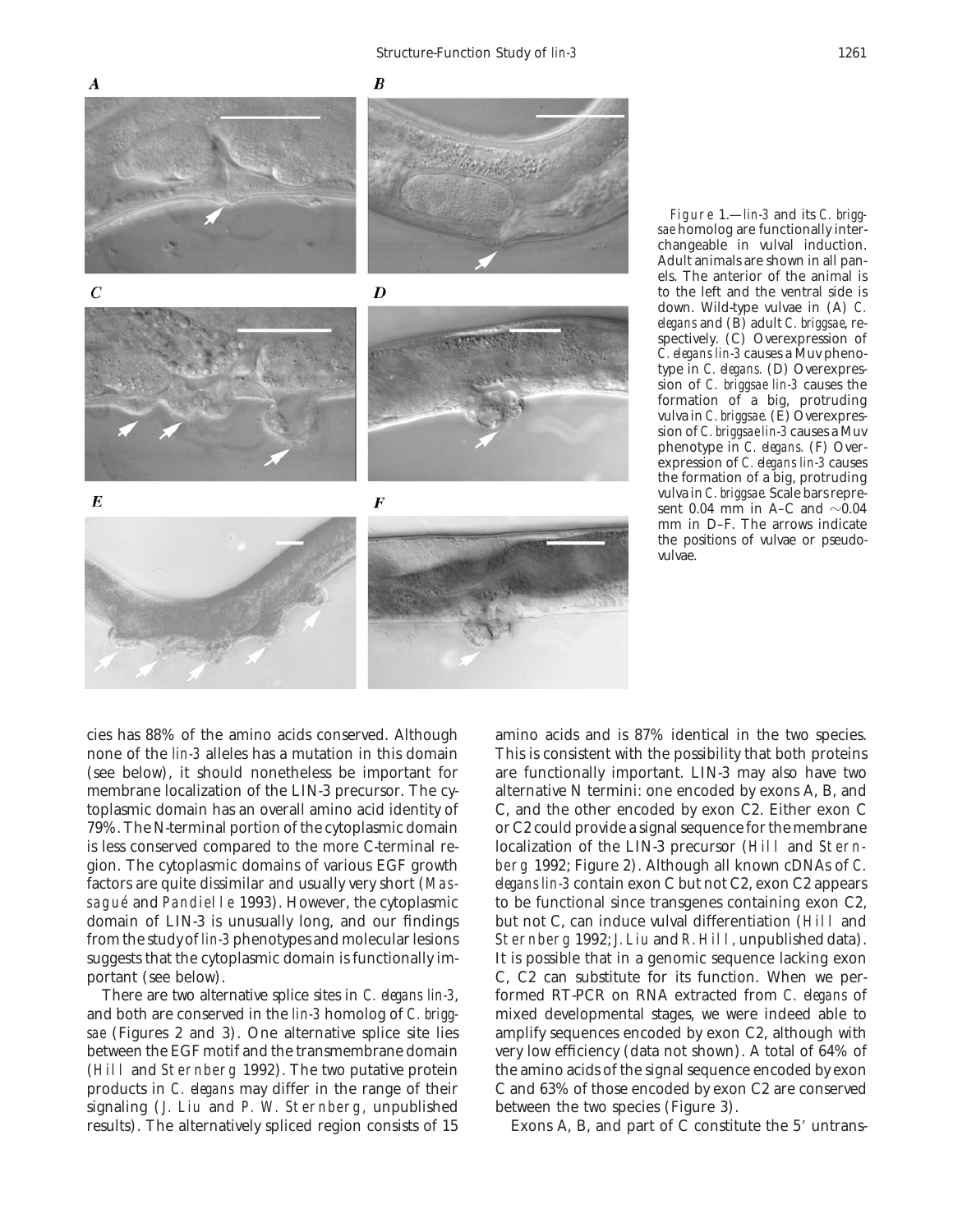

Figure 2.—Genomic structures of *C. elegans* and *C. briggsae lin-3.* Exons are represented as boxes. Three exons code for the EGF motif in *C. elegans*, E, F, and G, but only two in *C. briggsae.* We named these two exons EF and G to facilitate comparison. The black region is the EGF motif. The shaded region 3' to the EGF motif is the transmembrane domain. The shaded regions 59 to the EGF motif are signal sequences. Exon C is present in *C. elegans lin-3* cDNA, but not the original genomic clone, which nonetheless provided vulval-inducing function (Hill and Sternberg 1992). Exon C2 may provide an alternative signal sequence.

71% identical (out of 152 nucleotides) with a region in be found elsewhere (Clandinin *et al.* 1998). *lin-3* is also the *C. briggsae* genomic DNA that is 5' to the open involved in the specification of P12 neuroectoblast in reading frame. The degree of identity is higher than the ventral posterior epidermis. Since recessive *lin-3* althat between the introns. This region may have some leles do not alter P12 fate specification unless combined regulatory functions. with other mutations, we will not further discuss this

*lin-3* **alleles can cause either tissue-specific or tissue-** phenotype (Jiang and Sternberg 1998). **general defects:** Seven *lin-3* mutant alleles have been Six alleles cause completely penetrant larval lethality: obtained previously in various genetic screens: *e1417 n1059*, *s751*, *s1263*, *sy51*, *sy52*, and *sy53* (Table 1). *n1059* and *n378* in a screen for recessive mutations with vulval is a genetic null allele and causes animals to arrest at defects (Horvitz and Sulston 1980; Ferguson and the first larval stage (L1; Ferguson and Horvitz 1985). Horvitz 1985), *n1058* and *n1059* in a screen for muta- *s1263* and *s751* animals arrest at L2 or L3 (Clark *et al.* tions that fail to complement *lin-3(e1417*) (Ferguson 1988). *sy51* and *sy52* cause L2 to L3 lethality, and *sy53* and Horvitz 1985), *sy91* as a transposon-induced allele causes L1 lethality, as judged by the size of dead worms. in a screen for mutations that fail to complement *e1417* Animals homozygous for these alleles die without under- (Hill and Sternberg 1992), and *s751* and *s1263* in a going the other developmental events mediated by *lin-3* screen for recessive lethal mutations (Clark *et al.* 1988). activity. We therefore studied the functions of these We carried out an additional noncomplementation alleles in fertility and vulval and male spicule developscreen against *e1417*, and we obtained *sy51*, *sy52*, and ment by examining animals heterozygous for one lethal *sy53.* All three are recessive alleles (data not shown) and allele and a viable *lin-3* allele. These animals survive cause completely penetrant lethality when homozygous. but show defects in vulval development, male spicule All 10 alleles of *lin-3* are recessive, loss-, or reduction- formation, and hermaphrodite fertility, indicating that of-function alleles. *sy91* has a transposon insertion in the lethal alleles also disrupt these other developmental one of the introns (Hill and Sternberg 1992), and it processes (Table 1). However, there is inhomogeneity is not clear what effect such an insertion has on LIN-3 between different lethal alleles. For example, animals protein. We therefore focused our study on the 9 EMS- heterozygous for *n1059* and *n378* display stronger de-

hermaphrodite fertility, male spicule development, and other lethal allele. This suggests that the other lethal viability of both hermaphrodites and males. Ferguson alleles are not null. *sy53* retains some activity in her*et al.* (1985) demonstrated that the lethality and Vul maphrodite fertility when in *trans* to *n1058*, a feature phenotype caused by *lin-3* are loss-of-function pheno- unique among the lethal alleles. types. The loss-of-function phenotype of *lin-3* in male Three other alleles, *e1417*, *n378*, and *n1058*, cause spicule development is an anterior-to-posterior fate little or no lethality. Since they disrupt only some of the transformation in the B lineage (Chamberlin and developmental processes mediated by *lin-3*, we refer to

lated region (UTR) in *C. elegans* cDNA. The 5' UTR is dite sterility. A partial description of this phenotype can

induced alleles. fects in fertility and vulval and spicule development, Mutations in *lin-3* affect vulval induction as well as compared to animals heterozygous for *n378* and any

Sternberg 1993). Some *lin-3* alleles cause hermaphro- them as having tissue-specific defects. *e1417* causes de-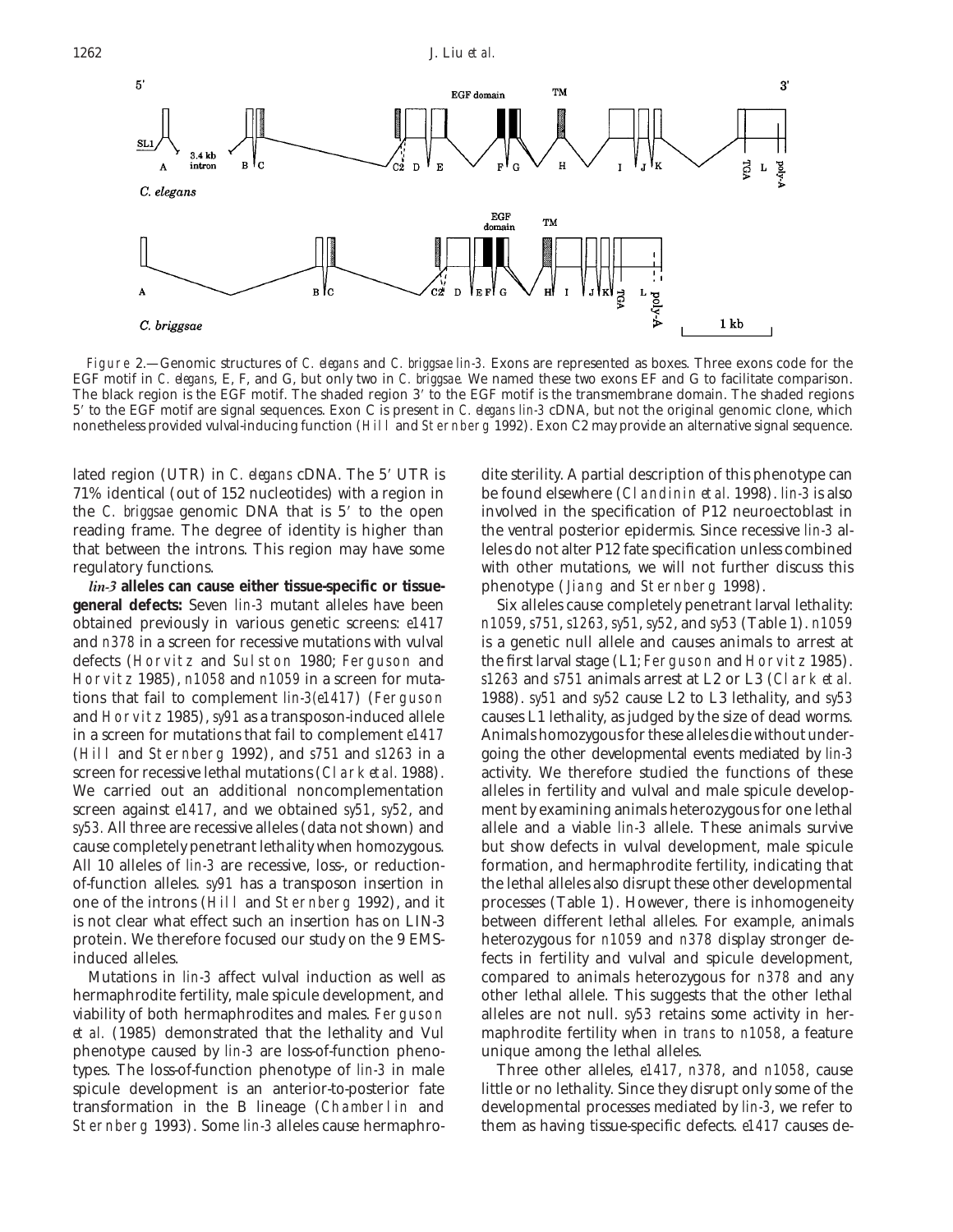

## CE3<br>CB3 **MEGKSIPERLLVAF**<br>MSRYSVPERLLIAFG

the putative cleavage sites of the transmembrane LIN-3. The transmembrane region is indicated with double overline. (B) **EGF motif is essential for the function of** *lin-3***:** Four

gous and when *in trans* to the null allele *n1059* (Sulston constitutes the molecular evidence that *n1059* is a null and Horvitz 1981; Ferguson and Horvitz 1985; Ta- allele. *s1263*, another lethal allele, changes the first cysble 1). Thus, *e1417* appears to retain wild-type *lin-3* activ- teine in the EGF motif, Cys154, to a tyrosine. *sy53* ity in all other developmental processes. *n378* is defec- changes the last nucleotide in exon D from G to A. This tive only in the development of vulva and male spicules, nucleotide alteration could have two effects on the *lin-3* causing a severe Vul phenotype and a weak spicule de- protein product. First, Asp156, between the first and fect (Ferguson and Horvitz 1985; Table 1). When *in* second cysteine, would be changed to Asn. Second, it *trans* to *n1059*, the defects become more severe, but alters a partially conserved G in front of a splice donor there is still no defect in viability and fertility. *n1058* into an A and could make RNA splicing less efficient animals have a weak Vul phenotype and weak defects (Blumenthal and Steward 1997). A failure to splice on viability, but hermaphrodites are completely sterile out the downstream intron would result in a message and males have strong spicule defects. *In trans* to *n1059*, encoding a protein product with an incomplete EGF the Vul defect and the lethality are enhanced (Fergu- motif having only the first cysteine. However, we do not son and Horvitz 1985; Table 1). *n1058* also exhibits know which effect is the principal cause of the phenointragenic complementation on vulval induction with types associated with this mutation. *sy51* changes a con*n378* (Table 1) and *e1417* (Ferguson and Horvitz served splice donor from *gt* to *at.* The mutation could 1985). The same state of the second term is a protein with a truncated EGF motif having

We examined the severity of the phenotypes caused by each *lin-3* allele for four separate developmental processes. For each process, we constructed an allelic series by ranking the alleles according to the severity of their effects on that process (Figure 4). We find that the allelic series is different for different processes. For example, *n1058* confers a much more severe defect in fertility than *n378*, but has a less severe effect in vulval induction. This suggests that not only do some alleles of *lin-3* cause tissue-specific defects, but also that their functions in different developmental processes are independently mutable.

To understand how various domains of LIN-3 may affect its function, we sequenced nine EMS-induced *lin-3* alleles to determine their molecular lesions. All except *e1417* have mutations within the coding region. *e1417* has mutations in neither the exons, nor the exonintron junctions, nor the  $5'$  UTR, and the mutation may thus lie in a noncoding regulatory region.

**Mutations in an extracellular region other than the EGF motif:** *n378* changes Glu21 to Lys, which is the first amino acid after the signal sequence in the extracellular domain (Figure 5), regardless of which signal sequence is used. In many other EGFs, the region surrounding the signal sequence is removed to form the mature protein product (reviewed by Massagué and Pandielle 1993). Therefore, it is unlikely that the mutation in *n378* affects the properties of the final product of LIN-3. The effect of *n378* is thus more likely to be on the LIN-3 precursor. Since a signal sequence is critical in the trans-Figure 3.—(A). Comparison of protein sequences of *C*. location of proteins from the cytoplasm to the plasma *elegans* (CE3) and *C. briggsae* (CB3) *lin-3*. Letters in black boxes represent conserved amino acids. The tri spliced region is doubly underlined. Overlined sequences are surface by affecting the structure and stability of the the putative cleavage sites of the transmembrane LIN-3. The LIN-3 precursor.

The comparison of the anemative exon Cz in the two species.<br>A total of 63% of the amino acids are conserved.<br>ure 5). *n1059* changes Trp188 to a stop codon, which would result in a protein missing the last 17 residues fects only in vulval development, both when homozy- of the EGF motif, including the sixth cysteine. This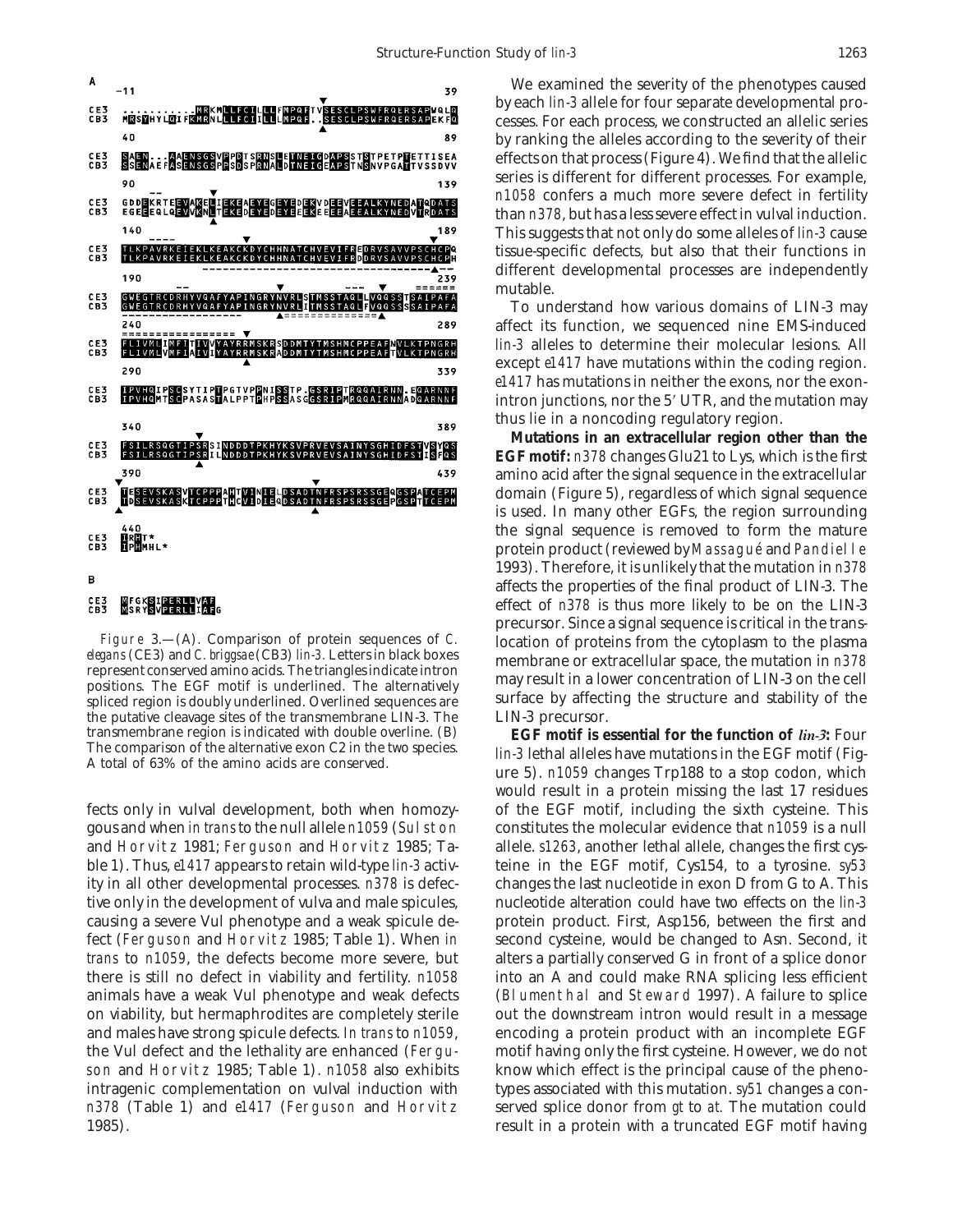## 1264 J. Liu *et al.*

# **TABLE 1**

*lin-3* mutant phenotypes

| $lin-3$<br>genotype | Viable<br>$(\%)$                                        | Vulval<br>induction<br>$(\%)$ | Wild-type<br>spicule<br>$(\%)$ | Brood size             |
|---------------------|---------------------------------------------------------|-------------------------------|--------------------------------|------------------------|
|                     |                                                         |                               |                                |                        |
| $^{+}$              | 100 (>50)                                               | 100 (>50)                     | 100(90)                        | $+$ <sup>c</sup> (>50) |
| n1059               | 0, Early larval <sup><math>a</math></sup> ( $>$ 100)    | NA.                           | <b>NA</b>                      | NA.                    |
| $s$ y51             | 0, Midlarval $(>100)$                                   | <b>NA</b>                     | <b>NA</b>                      | <b>NA</b>              |
| sy52                | 0, Midlarval $(>100)$                                   | <b>NA</b>                     | <b>NA</b>                      | NA                     |
| s751                | 0, Midlarval <sup><math>b</math></sup> (>100)           | <b>NA</b>                     | <b>NA</b>                      | NA                     |
| s1263               | 0, Midlarval <sup><math>\frac{b}{2}</math></sup> (>100) | NA                            | <b>NA</b>                      | NA.                    |
| sy53                | 0, Early larval $(>100)$                                | <b>NA</b>                     | <b>NA</b>                      | NA                     |
| e1417               | 100 (>100)                                              | 22 (102)                      | 100(70)                        | $+$ <sup>c</sup> (>20) |
| n378                | 100 (>100)                                              | 19 (24)                       | 94 (98)                        | $+$ <sup>c</sup> (>20) |
| n1058               | 68 (708)                                                | 50(15)                        | 10(40)                         | 0 (>20)                |
| e1417/n1059         | $100^a$ (>100)                                          | 0.8(23)                       | 99 (70)                        | $+^{a,c}$ (>20)        |
| n378/n1059          | $100^a$ (100)                                           | 3(30)                         | 26 (84)                        | $+^{a,c}$ (>20)        |
| n1058/n378          |                                                         | 88 (31)                       | 52 (50)                        |                        |
| sy51/n378           |                                                         | 0(36)                         | 64 (86)                        |                        |
| sy52/n378           |                                                         | 3(34)                         | 82 (74)                        |                        |
| s1263/n378          |                                                         | 26 (38)                       | 56 (68)                        |                        |
| sy53/n378           |                                                         | 23 (35)                       | 83 (64)                        |                        |
| n1058/n1059         | 20(38)                                                  | 1.3(25)                       | 12 (68)                        | 0(12)                  |
| sy51/n1058          |                                                         |                               |                                | 0(20)                  |
| sy52/n1058          |                                                         |                               |                                | 0(17)                  |
| s1263/n1058         |                                                         |                               |                                | 0(10)                  |
|                     |                                                         |                               |                                |                        |
| sy53/n1058          | 47 (376)                                                | 43 (26)                       | 2.5(40)                        | 5.1(24)                |

We quantified the defects of *lin-3* alleles in viability, fertility, and vulva and male spicule development. See materials and methods for detailed descriptions. *sy52* and *s751* are two alleles with an identical molecular lesion; therefore, we characterized only the phenotypes of *sy52.* The numbers in the parentheses indicate the sample size. For viability and vulval induction, the sample size is the number of animals examined; for male spicule, the sample size is the number of spicules examined, which is twice the number of animals. For fertility, the sample size is the number of animals whose progeny were counted. We also indicate the stages of arrest for the lethal alleles. We calculated the *P* values for the severity of phenotypes caused by various alleles if the difference was not obvious. For viability, compared to  $+$ ,  $P_{\text{In1058}} < 0.0001$ . For vulval induction,  $P_{\text{In378}/\text{n1059}}$   $=$  $0.63$ ,  $P_{n1058n378} = 0.001$ , and  $P_{e1417n1058} = 0.0003$ . For male spicule development,  $P_{n378953/n378} = 0.01$ ,  $P_{n53/n378551/n378} = 0.01$ 0.016,  $P_{\text{gs1/n378} \cdot 1263/n378} = 0.32$ , and  $P_{\text{n1058 n1058/n53}} = 0.36$ . For fertility, assuming a brood size of 50 if the Vul animals are fertile,  $P_{s_553/n1058n1058}$  < 0.0001. +, wild type; NA, not applicable.

*<sup>a</sup>* Also from Ferguson and Horvitz (1985).

*<sup>b</sup>* Also from Clark *et al.* (1988).

<sup>*c*</sup> Wild-type animals can have >300 progeny. Although not sterile, the brood sizes of Vul animals are generally much lower than 300 because the eggs cannot be laid in Vul animals; instead, they occupy the ovary and prevent late oocytes from being fertilized.

general defects demonstrates that the EGF motif is cru- null, phenotypes (Table 1). It indicates that a full-length cial for *lin-3* function in all developmental processes EGF motif containing a mutation in one of the conthat require *lin-3.* Served cysteines can have residual activity. This is consis-

alleles a null allele? There are two possible explanations. ine, or changing Cys184 to serine, does not completely First, the position of the stop codon in *n1059* is 3' to abolish vulval induction (Hill and Sternberg 1992). the altered splice donor in *sy51.* Therefore, *sy51* should *sy53* causes a lethal phenotype as severe as that caused produce a protein shorter than that in *n1059.* However, by *n1059*, but retains some activity in fertility, vulval *sy51* causes a less severe defect than *n1059.* It is possible induction, and male spicule development. It is not clear that some splicing still occurs in *sy51*, resulting in a why a change in the EGF motif would cause total loss small amount of full-length protein. In fact, it has been of activity in one developmental process but partial loss shown that altering the conserved nucleotides of splice in others. donors diminishes, but does not abolish, splicing in *C.* **The cytoplasmic domain is important for both tissue***elegans* (Rushforth and Anderson 1996; Zhang and **general and tissue-specific functions of** *lin-3***:** The cyto-

only the first cysteine. That all four alleles cause tissue- in *s1263* results in severe reduction-of-function, but non-Why, if the EGF motif is crucial, is only one of the four tent with previous findings that changing Cys164 to ser-

Blumenthal 1996). Second, the alteration of Cys154 plasmic domain of LIN-3 (185 residues) is longer than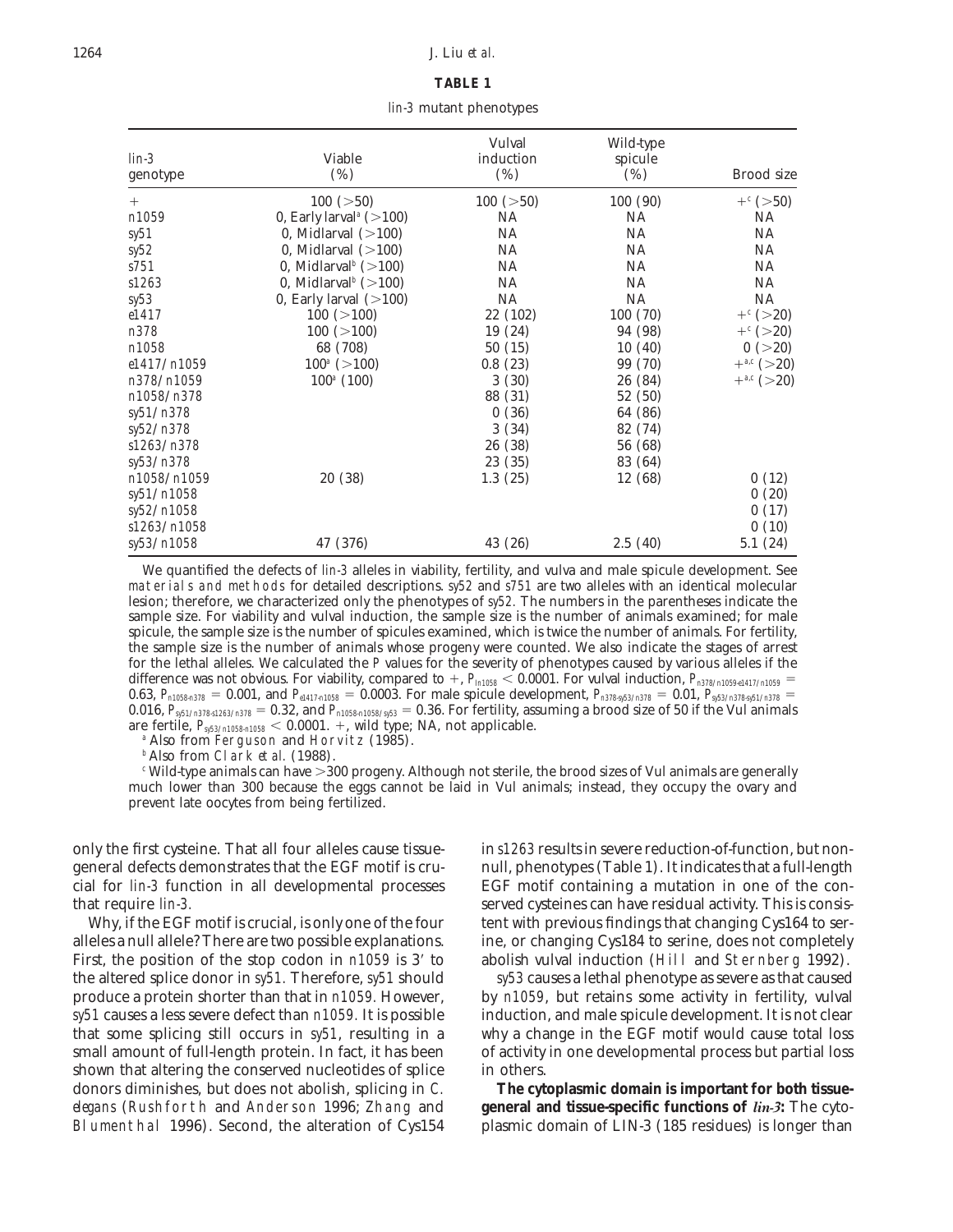| A                   |                |                          |              |                          |
|---------------------|----------------|--------------------------|--------------|--------------------------|
|                     | Viability      | Vulval induction         | Male spicule | Fertility                |
|                     | ╇              |                          |              |                          |
| e1417               |                | ( – )                    |              |                          |
| n378                |                | $\overline{\phantom{a}}$ | $(+)$        |                          |
| n1058               | $(+)$          | (+/-)                    |              |                          |
| n1059               |                |                          |              |                          |
| s1263               | ั−)            | ( – )                    | - 1          |                          |
| $s$ y51             | $\blacksquare$ |                          | $-$          |                          |
|                     |                |                          | (+/-)        |                          |
| $\frac{sy52}{sy53}$ |                |                          | $(+/-)$      | $\overline{\phantom{a}}$ |
|                     |                |                          |              |                          |

B

Viability:  $e1417, n378 > n1058 > sy51, sy52, s1263 > sy53, n1059$ 

Vulval induction:

 $n1058 > e1417$ ,  $n378$ ,  $s1263$ ,  $sy53 > sy51$ ,  $sy52$ ,  $n1059$ 

Male spicule development:

 $e1417 > n378 > s$ y52, sy53 > sy51, s1263 > n1058, n1059

Hermaphrodite fertility:

 $e1417, n378 > sy53 > sy51, sy52, s1263, n1058, n1059$ 

leles. The four series were established on the basis of the data Instead, we have seen dead larvae. Similar results were<br>in Table 1. Alleles to the left have more wild-type activity than obtained when we used *lin-3(n1059)* in Table 1. Alleles to the left have more wild-type activity than the ones to the right of each row. In the series of viability,<br>  $n1059$  and sy53 were determined to have less activity than the series of viability.<br>
rest at the L2-L3 stages. In the series for vulval induction and from *let-23(gf)* and *let-60(gf)* only weakly activating the

of exon I (Figures 2 and 5). It could make a protein that hood. If *lin-1* completely suppresses *lin-3* lethality, all has only the N-terminal 94 residues of the cytoplasmic *lin-1 lin-3* animals should grow to reach adulthood. The

domain, but could also make a small amount of fulllength protein if, as suggested for *sy51*, splicing is only diminished, but not abolished. Both *sy52* and *s751*, isolated in two laboratories, disrupt the splice acceptor of exon I (Figures 2 and 5). It may make a protein that lacks 92 residues at the N terminus of the cytoplasmic domain. It is also possible that other mutant protein products are made by mRNAs spliced at cryptic splice sites close to the mutated one (Aroian *et al.* 1993). *sy52* and *s751* cause tissue-general defects.

**The role of** *lin-3* **in animal viability:** We tested whether the *let-23*/*let-60* pathway, which mediates vulval induction, also mediates *lin-3* function in viability. A gain-offunction (*gf*) *let-60* mutation can rescue the lethality caused by *let-60* dominant-negative (*dn*) mutations and a *let-23* null mutation (Aroian *et al.* 1990; Beitel *et al.* 1990; Han *et al.* 1990). Similarly, a *let-23(gf)* mutation rescues the lethality caused by a *let-23* null allele (Katz *et al.* 1996). However, *let-23(gf)* and *let-60(gf)* failed to rescue the lethality caused by *lin-3(lf).* In the progeny Figure 4.—(A) A summary of phenotypes caused by *lin-3* of *let-23(gf)* unc-4; *lin-3(sy51) dpy-20/* + hermaphrodites, alleles. +, wild-type; (+), (+/-), (-), and -, four levels of we have almost never seen adult Unc Dp spicule development, defects caused by the lethal alleles were<br>assessed when the lethal alleles were *in trans* to *n378*. Since<br>*sy52* and *s751* have the same molecular lesion, only the pheno-<br>types of *sy52* were analy way may be required. We then tested whether *lin-1(rf)* that of most other growth factors that have transmem- is able to suppress the lethality caused by *lin-3(n1059).* brane precursors (reviewed by Massagué and Pan- A total of 10% of *unc-24 lin-3 dpy-20/lin-1* animals segredielle 1993). Three alleles,  $n1058$ ,  $syz2$ , and  $s751$ , have gated recombinant  $\lim_{t \to \infty} I$  and  $\lim_{t \to \infty} 3$  dpy-20 ( $n = 120$ ), mutations in this domain. which grew to sterile adults. If *lin-1* does not suppress *n1058* disrupts a conserved splice donor at the 3' end *lin-3* lethality, no *lin-1 lin-3* animals should grow to adult-



Figure 5.—Molecular lesions of *lin-3.* Codon changes and changes in the conserved splice sites are listed for all *lin-3* alleles except *e1417* and *sy91*, which have no change in the coding sequences and exonintron junctions. Only exons C to K are shown, since there are no mutations in exons A, B, and L. *sy91* has a Tc1 insertion in the intron after exon C2 (see

Figures 2 and 3). The downward arrows indicate intron positions, and the upward arrows indicate alternative splice sites. The underlined sequences are amino acids, and the nonunderlined sequences are nucleotides. Uppercase letters represent exon sequences, and lowercase letters represent intron sequences.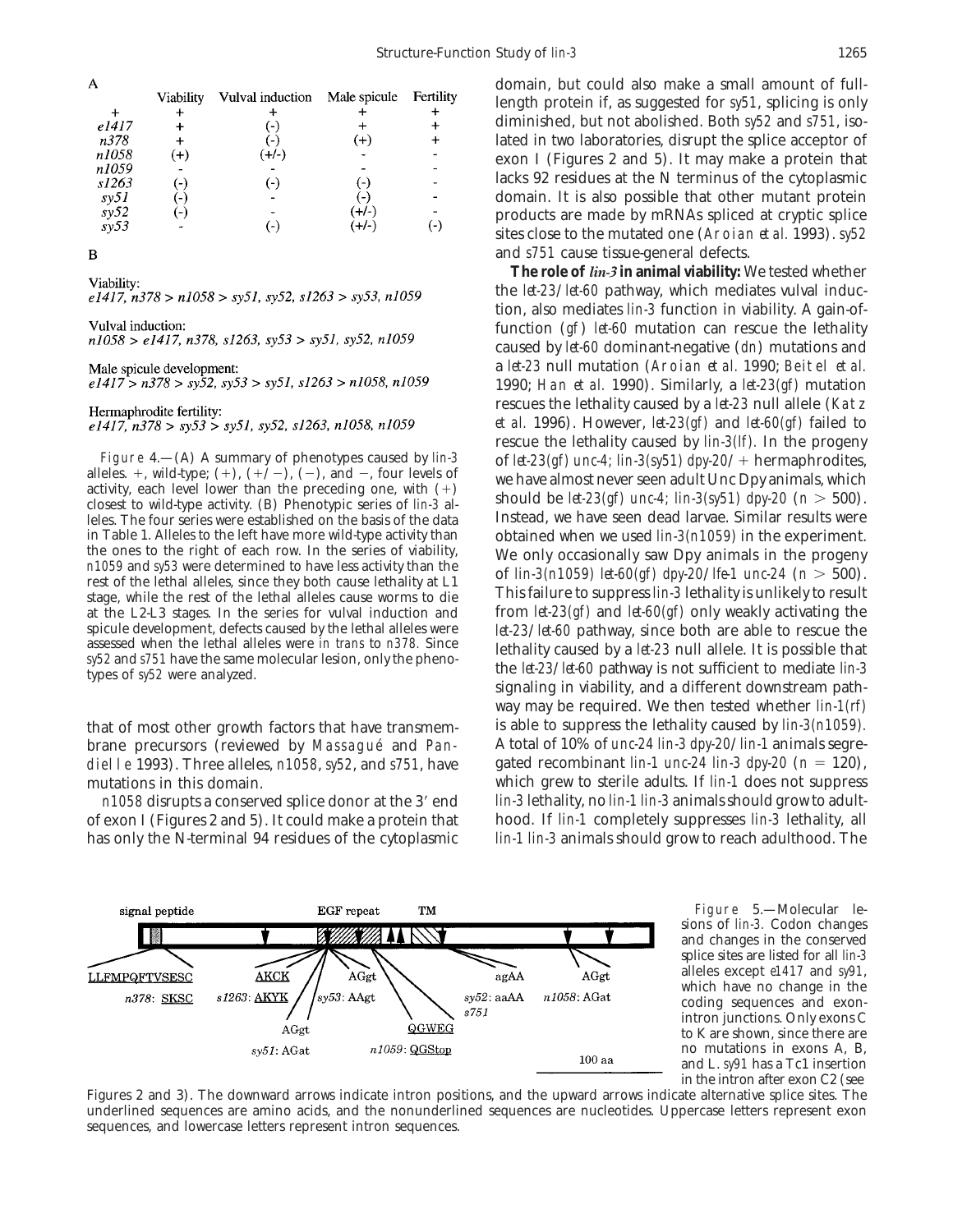number of adult *lin-1 lin-3* recombinants is consistent in mutant analysis is that a mutation that truncates the with the null hypothesis that *lin-1 lin-3* animals are gen- mRNA could simply reduce the stability of the message; erated from recombination and that *lin-1* completely therefore, all our interpretations of molecular lesions suppresses *lin-3* lethality ( $P = 0.547$ , Fisher's exact test); should be taken with caution. therefore, we concluded that *lin-1* almost fully sup- The cytoplasmic domain of LIN-3 may function in the presses the lethality of *lin-3.* Therefore, if there is an maturation, membrane localization of LIN-3 precursor, alternative pathway mediating the function of *lin-3* in and regulation of the cleavage of the EGF motif. For viability, this pathway should also repress *lin-1.* An alter- example, TGF-a, a representative member of the EGF native possibility is that *lin-3* mediates animal viability family, is synthesized as a transmembrane precursor, using one of the two previously identified pathways, pro-TGF- $\alpha$ , which later undergoes protein cleavage to but there are different regulatory mechanisms for the form a soluble protein. The C-terminal valine is required pathway in different developmental processes (N. Hop- for maturation and intracellular routing of pro-TGF- $\alpha$ per, personal communication). (Briley *et al.* 1997). The cytoplasmic domain of pro-

in *C. elegans.* To understand how the structure of *lin-3* a high degree of similarity between the *C. elegans* LIN-3 contributes to its function, we determined the molecu- and its *C. briggsae* homolog. Three alleles of *lin-3* contain lar lesions of *lin-3* mutant alleles and characterized their molecular lesions in this domain. *sy52* and *s751* have phenotypes. We also cloned the *lin-3* homolog in *C.* the same mutation, which could delete the N-terminal *briggsae* and inferred the importance of various domains half of the cytoplasmic domain. Both cause defects in of the protein by comparing the sequence of *lin-3* of *C.* all developmental processes that require *lin-3.* The N *elegans* with that of *C. briggsae.* terminus of the cytoplasmic domain could function in

feature of the EGFs is the EGF motif in the extracellular brane. *n1058* is a mutation that could delete the domain. The scaffold of the tertiary structure of the C-terminal half of the cytoplasmic domain. It causes EGF motif consists of six cysteines, which have conserved tissue-specific phenotypes and will be discussed later. spacing and form three disulfide bonds (reviewed by The sequence similarity between *C. elegans* and *C.* Groenen *et al.* 1994). The EGF motif of LIN-3 is only *briggsae lin-3* indicates that there are other domains immoderately conserved with that of other members of portant for the function of *lin-3*, *e.g.*, the transmembrane the EGF family, but the presence of the six cysteines domain, although no mutant allele has been yet isolated and their spacing are conserved (Hill and Sternberg with mutations in this domain. 1992). This is consistent with the idea that the global **Tissue-specific effects of** *lin-3***:** LIN-3 mediates at least structure formed on the basis of three disulfide bonds four developmental processes during *C. elegans* developis the most important in the function of LIN-3. Also ment. Generally, the different responses elicited by inconsistent is that changing both the third and the fifth tercellular signaling often result from differences in the cysteines to serines is sufficient to abolish *lin-3* function properties of the target tissues. For example, tissues may (Hill and Sternberg 1992). Every EGF has at least differ in which receptors they express. In *C. elegans*, one EGF motif. The EGF motif is cleaved from the however, there is only one known receptor of LIN-3, membrane and then binds its receptor (reviewed by which is encoded by *let-23.* But one receptor can none-Massagué and Pandielle 1993). LIN-3 has one EGF theless activate different signal transduction pathways motif in its extracellular domain, and it has been sug- in different developmental processes. In the developgested that this domain is cleaved from its transmem- ment of both the vulva and male spicules, LIN-3 activates brane precursor to form a soluble factor (Sternberg a Ras/Raf/MAPK pathway downstream of LET-23 and Horvitz 1986; Thomas *et al.* 1990; Hill and (Chamberlin and Sternberg 1994; reviewed by Sun-Sternberg 1992; Katz *et al.* 1995). Four *lin-3* alleles daram and Han 1996). LIN-3 regulates hermaphrodite contain molecular lesions in the EGF motif. All four fertility by activating a different pathway downstream alleles cause severe loss-of-function phenotypes in all of LET-23 that involves inositol (1,4,5) trisphosphate-3 developmental processes mediated by LIN-3. Sequence kinase (IP3K) and IP3 receptor (Clandinin *et al.* 1998). comparison between *C. elegans* and *C. briggsae lin-3* also Tissues may also differ in which transcription factors reveals that the EGF motif is the most conserved region are preprogrammed to be activated in response to a of LIN-3. These results demonstrate that the EGF motif growth factor, and we believe this is how vulval induction is essential to the function of LIN-3. Since the EGF differs from spicule development. We do not yet know motif alone can mediate the function of LIN-3 in vulval which pathway is activated by LIN-3 to keep the animals induction (Katz *et al.* 1995), the EGF motif should be viable. However, the observation that *let-23(gf)* and *let*the receptor-binding domain. However, a general caveat *60(gf)* mutations failed to suppress the lethal phenotype

 $TGF-\alpha$  is also associated with two proteins, and this protein complex has kinase activities (Shum *et al.* 1994).<br>The cytoplasmic domain of LIN-3 has no homology to *lin-3* is required for multiple developmental processes that of TGF-α or of any other known protein, but showed General model of *lin-3* function: The most notable the localization of the LIN-3 precursor on the cell mem-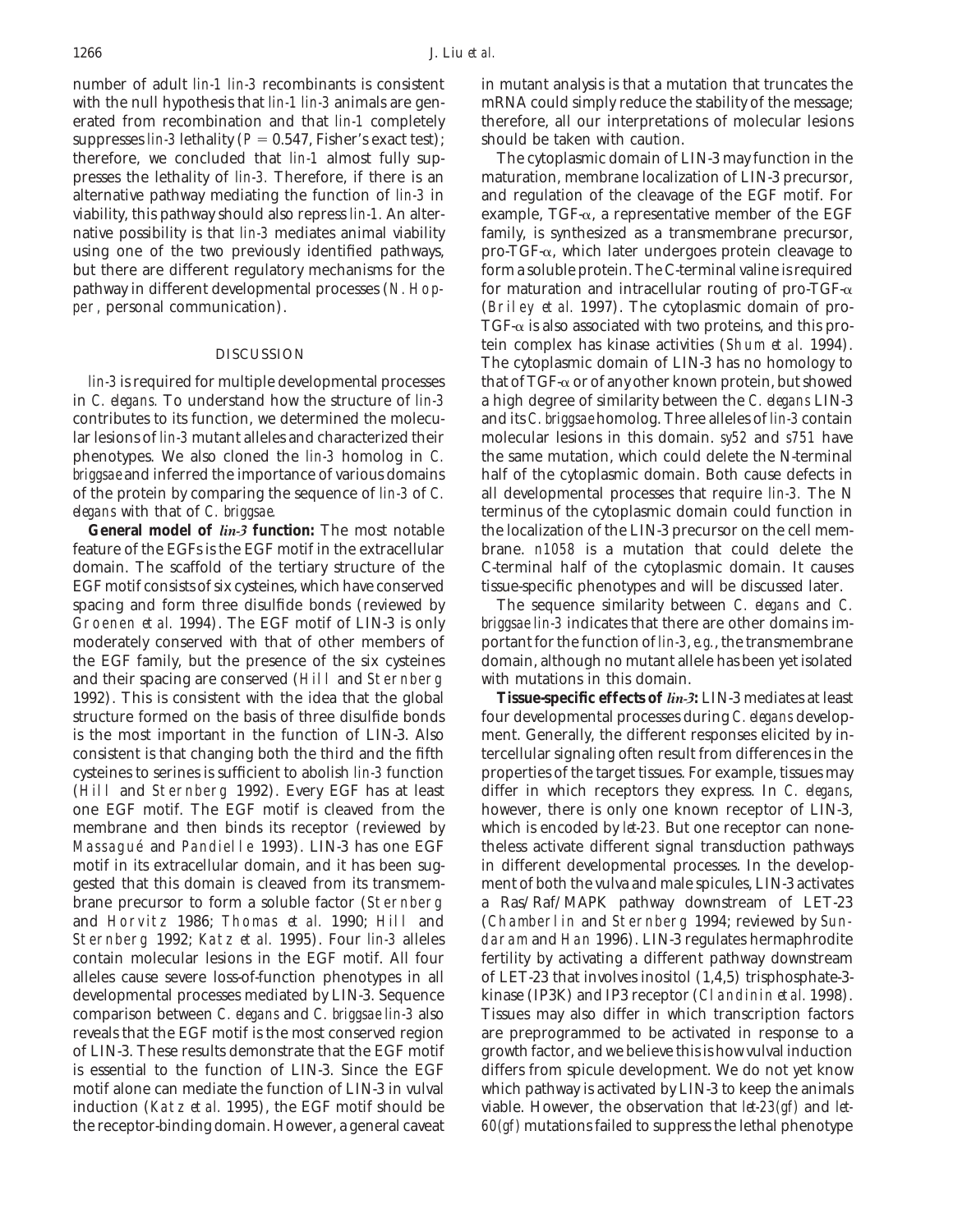of *lin-3* indicates that either *lin-3* may have to go through induction. Worms carrying strong *lin-3* alleles, *e.g.*, tion by different mechanisms in different develop- be essential (Chamberlin and Sternberg 1993, 1994).

effects of a growth factor are generated by differential by *lin-3* mutations can be partially compensated by other regulation of expression or different functional mecha- factors. nisms in different tissues. Some *lin-3* alleles do not have *Regulation of expression in different tissues:* The expresequal effects on the four developmental processes that sion of *lin-3* is temporally and spatially regulated (Hill require *lin-3* (Table 1), indicating that the alleles have and Sternberg 1992; Chang *et al.* 1999; R. Hill, J. Liu tissue-specific effects. One explanation of the tissue and P. W. Sternberg, unpublished data). For example, specificity is that different tissues may require different in vulval induction, *lin-3* is only expressed in the somatic LIN-3 thresholds. If so, a mutation in *lin-3* that lowers AC during a short time window. *lin-3* may contain elethe activity of LIN-3 could result in the activity of LIN-3 ments that interact with tissue-specific regulatory factors being lower than the threshold in one tissue but still of transcription. One mutant allele, *lin-3(e1417)*, has no being higher than that of another. If this is the only mutation(s) in the coding region and, thus, is inferred reason for LIN-3 tissue specificity, the thresholds for to have lesions in a noncoding region. It has vulvalthe four developmental processes should be able to specific defects, but retains activity in viability, fertility, form one rank from low to high, and the *lin-3* mutations and male spicule development. Two models may explain should also form one single allelic series on the basis the effects of *e1417.* First, the expression of *lin-3* could of how much they lower the LIN-3 activity. However, be regulated in a tissue-specific manner, and in *e1417*, different allelic series are formed for different develop-<br>the noncoding region required specifically for AC exmental processes (Figure 4). We regard this as evidence pression is impaired. Alternatively, the expression of that different thresholds for different developmental *lin-3* may be moderately reduced in all tissues in *e1417* processes may explain some of the tissue-specific effects animals, but vulval induction requires a higher level of of *lin-3* alleles, but it cannot explain all. The allelic LIN-3. In the former case, we would expect no phenoseries in different processes suggests that LIN-3 acts in type other than Vul in *e1417*/*n1059* animals. If the latter different manners for different developmental pro- is true, we would expect to observe other phenotypes cesses. We discuss several possible mechanisms by which in *e1417*/*n1059.* We observed that there are indeed no mutant alleles of *lin-3* could generate tissue-specific ef- other defects in *e1417*/*n1059* besides a Vul phenotype fects. (Ferguson and Horvitz 1985; Table 1). This observa-

*n378* has a mutation that changes the amino acid imme- mutations in a region that specifically affects *lin-3* exdiately after the signal sequence and might affect the pression in the AC. amount of LIN-3 localized on cell membrane. *n378 The range of signaling:* The alternative splicing region causes a severe Vul phenotype, but very weak spicule between the EGF motif and the transmembrane domain defects, and both phenotypes are enhanced when *n378* of LIN-3 is unique among EGFs (reviewed by Massague´ is *in trans* to the null allele *n1059*. Animal fertility and and Pandielle 1993), but reminiscent of that in anviability are affected by neither *n378* nor *n378*/*n1059* other growth factor, the kit ligand (KL). Two KL pro- (Ferguson and Horvitz 1985; Table 1). Therefore, teins are encoded by two mRNAs that are generated by the vulva and the male spicules are the only two tissues alternative splicing at a position similar to that of LIN-3. affected by *n378.* The thresholds of LIN-3 required for The longer protein is cleaved, but the shorter one is viability and fertility may be very low and are exceeded relatively resistant to protein cleavage and stays predomby the amount of LIN-3 protein made by *n378* and inantly on the cell membrane (Huang *et al.* 1992). It *n378*/*n1059.* The threshold for spicule development has been suggested that the alternative splicing in *lin-3* may be higher, and that for vulval induction is even determines whether LIN-3 has long- or short-range of higher. Different thresholds may generate different signaling (J. Liu and P. W. Sternberg, unpublished magnitudes of downstream responses and activate dif- results). The protein with the amino acids encoded by ferent sets of genes. The apparent differential thresh- the alternatively spliced region is a short-range signal olds may also reflect the different stringencies of the and can induce fewer VPCs than the protein without requirement of *lin-3* function in different develop-<br>these amino acids. The two LIN-3 proteins could have mental processes. For example, one developmental pro- different susceptibilities to cleavage, similar to those of cess that requires LIN-3 and other intercellular signals KL. Other possibilities do exist; *e.g.*, the two proteins may may require less LIN-3 than a process that depends differ in their stability or abilities to diffuse. Whether or solely on LIN-3. *lin-3* is absolutely required for vulval how the two LIN-3 proteins generate different functions

a third pathway to maintain animal viability, although *n378*/*n1059*, have essentially no vulval induction (Ferthis alternative pathway also leads to the repression of guson and Horvitz 1985; Table 1). On the other hand, *lin-1*, or that the downstream pathway is under regula-<br>the role of *lin-3* in male spicule development may not mental processes. The interval processes in the fate of the fate of the fate of the fate of the fate of the fate of the fate of the fate of the fate of the fate of the fate of the fate of the fate of the fate of the fate o However, it is also possible that the tissue-specific anterior cells in the B lineage, and the defects caused

*Different thresholds for different developmental processes:* tion is consistent with the hypothesis that *e1417* has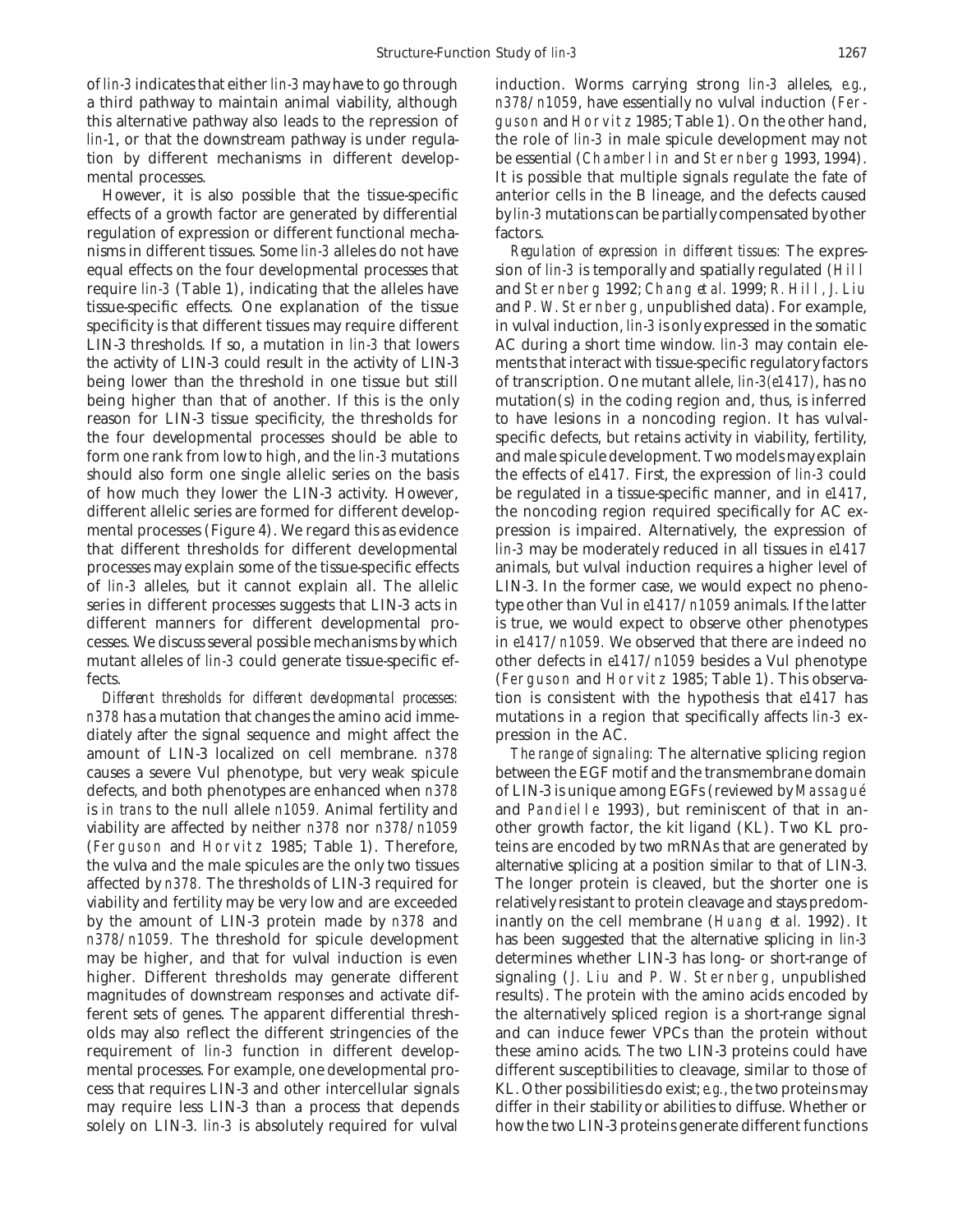is unknown. However, it has been shown that in PC12 *elegans ras* gene *let-60* acts as a switch in the pathway of vulval<br>cells, different durations of one signaling pathway activa-<br>tion can lead to different outcomes of t duction (reviewed in Marshall 1995). In the case of and defines a branch of the vulval induction pathway. Genes Dev.<br>
KL, the secreted KL and the transmembrane KL cannot substitute for each other for their respective funct (Wehrle-Haller and Weston 1995). The transmem-<br>
B. J. Meyer and J. R. Priess. Cold Spring Harbor Laboratory<br>
Press, Cold Spring Harbor, NY.<br>
Brenner, S., 1974 The genetics of *Caenorhabditis elegans*. Genetics receptor, while the soluble form elicits a transient one **77:** 71–94. (Miyazawa *et al.* 1995). It is conceivable that the two Briley, G. P., M. A. Hissong, M. L. Chiu and D. C. Lee, 1997 The carboxyl-terminal valine residues of proTGF<sub>a</sub> are required for LIN-3 proteins may use a similar mechanism to generate<br>different cellular responses: while a diffusable signal<br>generates fast effects over a long range, the locally con-<br>Butler, M. H., S. M. Wall, K. R. Luehrsen, G. E. Fox generates fast effects over a long range, the locally con-<br>
Butler, M. H., S. M. Wall, K. R. Luehrsen, G. E. Fox and R. M.<br>
Hecht, 1981 Molecular relationships between closely related

plasmic domain of LIN-3. It causes completely penetrant actions are required for fate specification during male spicule<br>horman brodite sterility and a strong male spicule development in *Caenorhabditis elegans*. Developmen hermaphrodite sterility and a strong male spicule de-<br>fect, but only mild vulval defects and weak lethality (Fer-<br>guson and Horvitz 1985; Table 1). Two simple possi-<br>way mediates inductive signaling during male spicule dev bilities exist: First, the truncated protein in *n1058* is<br>not functional, and the functions in viability and vulval<br>induction are mediated by a small amount of full-length<br>induction are mediated by a small amount of fullinduction are mediated by a small amount of full-length coordinates morphogenesis of epithelia. Curr. Biol. **4:** 237–246. protein produced due to incomplete elimination of Clandinin, T. R., J. A. Demodena and P. W. Sternberg, 1998 Inosisphicing. However, *sy51*, having a mutated splice donor,<br>23 receptor tyrosine kinase activation in *C. eleg* does cause completely penetrant lethality, indicating 533.<br>
that the residual wild-type protein is unlikely to be suffi- Clark, D. V., T. M. Rogalski, L. M. Donati and D. L. Baillie, 1988 that the residual wild-type protein is unlikely to be sufficed and D. L. Bail lie, 1988<br>cient to sustain viability. A more plausible possibility is<br>that the viability and partial vulval induction observed<br>that the viabilit in *n1058* animals are mediated by the truncated protein.<br>We propose that the C-terminal half of the cytoplasmic<br>domain, or part of it, is required for the functions of *rhabditis elegans*. Genetics 110: 17-72.<br>domain, or domain, or part of it, is required for the functions of *lin-3* in only a subset of developmental processes: it is the subset of developmental processes: it is required for fertility and male spicule development, but not for vulval induction and viability. We do not yet know w know whether the C-terminal portion of the cytoplasmic Han, M., R. V. Aroian and P. W. Sternberg, 1990 The *let-60* locus<br>domain of I IN 3 interacts with tissue specific requlatory controls the switch between vulval and no domain of LIN-3 interacts with tissue-specific regulatory<br>factors to affect secretion, cellular localization, or stabil-<br>ity of LIN-3 protein. Interestingly, the C-terminal half<br>iductive signal for vulval development in *C* ity of LIN-3 protein. Interestingly, the C-terminal half inductive set the extendence of the content of  $I$ ,  $N$ ,  $3$  is also negative for  $\frac{470-476}{5}$ of the cytoplasmic domain of LIN-3 is also required for<br>the long-range signaling of LIN-3 (J. Liu and P. W. Hodgkin, J., H. R. Horvitz and S. Brenner, 1979 Nondisjunction<br>mutants of the nematode *Caenorhabditis elegans*. Sternberg, unpublished results). A possibility is that 67-94.<br>
different developmental processes prefer different sig. Horvitz, H. R., and J. E. Sulston, 1980 Isolation and genetic char-

We thank the *Caenorhabditis* Genetics Center for providing some<br>
of the strains, and T. Clandinin for commenting on the manuscript.<br>
This work was supported by a grant from U.S. Public Health Service<br>
(HD23690) to P.W.S.,

- berg, 1990 The *let-23* gene necessary for *Caenorhabditis elegans* distinct vulval precursor fates. Cell 82: 297–307.<br>
vulval induction encodes a tyrosine kinase of the EGF receptor Katz, W.S., G.M. Lesa, D. Yannoukakos, vulval induction encodes a tyrosine kinase of the EGF receptor
- Aroian, R. V., A. D. Levy, M. Koga, Y. Ohshima, J. M. Kramer *et* activates LET-23, the *C. el.* elegans does not require an *Caenorhabditis elegans* does not require an *Biol.* **16:** 529–537. *al.*, 1993 Splicing in *Caenorhabditis elegans* does not require an Biol. **16:** 529–537. AG at the 3' splice acceptor site. Mol. Cell. Biol. 13: 626-637.
- 

- Caenorhabditis elegans gene *lin-1* encodes an ETS-domain protein<br>and defines a branch of the vulval induction pathway. Genes Dev.
- structure, in *C. elegans II*, edited by D. L. Riddle, T. Blumenthal, B. J. Meyer and J. R. Priess. Cold Spring Harbor Laboratory
- 
- 
- entrated signal generates sustained responses.<br>Hecht, 1981 Molecular relationships between closely relationships between closely relationships between closely<br>Chamberlin H M and p w Sternberg 1993 Multiple cell.
	- Chamberlin, H. M., and P. W. Sternberg, 1993 Multiple cell inter-
	- way mediates inductive signaling during male spicule development in *Caenorhabditis elegans*. Development 120: 2713-2721.
	-
	-
	-
	- Ferguson, E., and H. R. Horvitz, 1985 Identification and characterization of 22 genes that affect the vulval cell lineages of *Caeno-*
	-
	-
	-
	-
	-
- different developmental processes prefer different signaming the processes prefer different signaming the materization of cell-lineage mutants of the nematode *Caenorhab*<br>maling ranges or signaling modes.<br>We thank the *Cae* 
	-
	-
	- Jiang, L. I., and P. W. Sternberg, 1998 Interactions of EGF, Wnt and HOM-C genes specify the P12 neuroblast fate in *C. elegans.*
- Development **125:** 2337–2347. LITERATURE CITED Katz, W. S., R. J. Hill, T. R. Clandinin and P. W. Sternberg, <sup>1995</sup> Aroian, R. V., M. Koga, J. E. Mendel, Y. Ohshima and P. W. Stern-<br>berg. 1990 The *let-23* gene necessary for *Caenorhabditis elegans* distinct vulval precursor fates. Cell **82:** 297-307.
	- subfamily. Nature **348:** 693–699.<br>ian, R. V., A. D. Levy, M. Koga, Y. Ohshima, J. M. Kramer *et* activates LET-23, the *C. elegans* EGF receptor homolog. Mol. Cell.
- Beitel, G., S. Clark and H. R. Horvitz, 1990 The *Caenorhabditis* Heschl *et al.*, 1993 The gut esterase gene (*ges-1*) from the